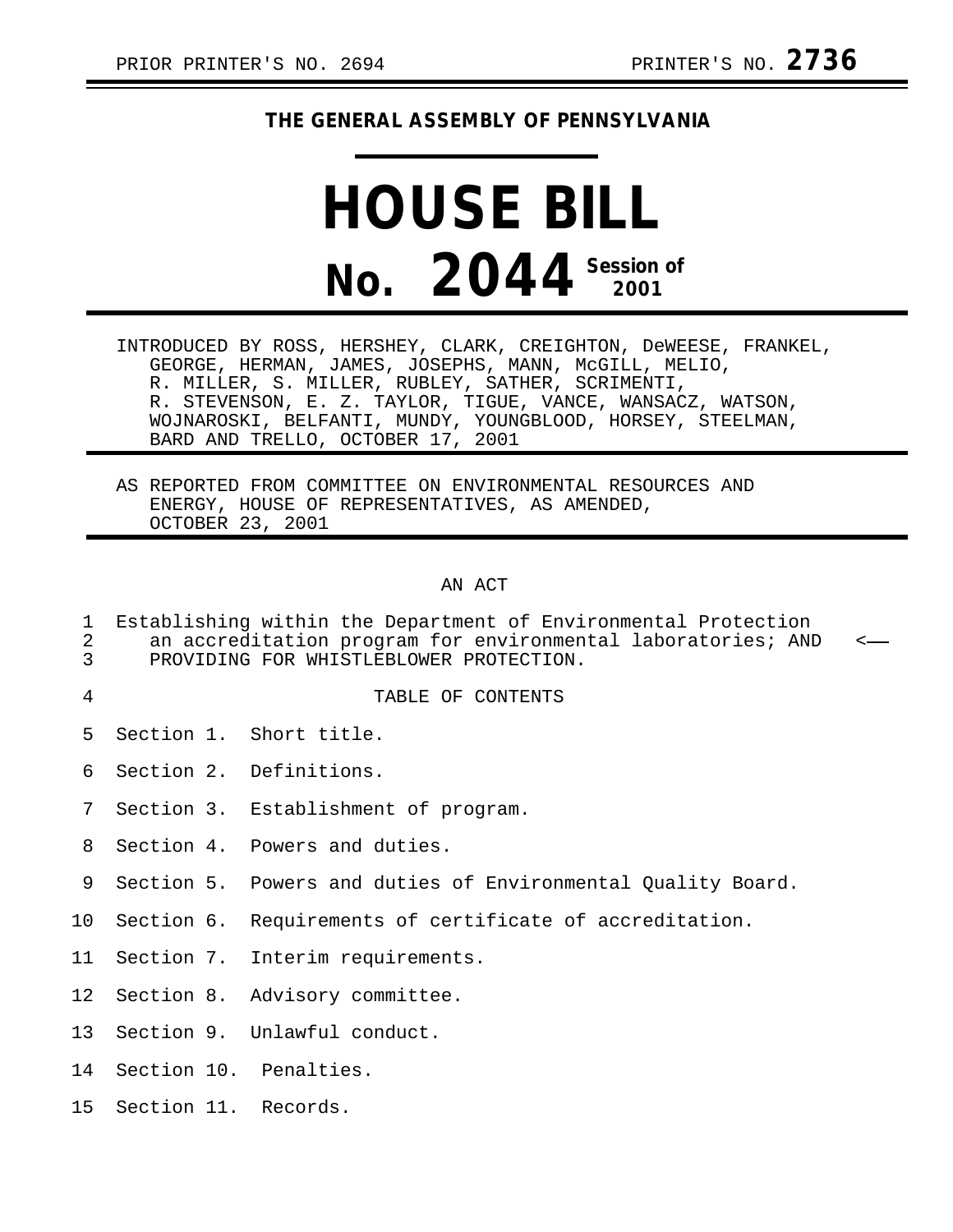1 SECTION 12. WHISTLEBLOWER PROTECTION. <

2 Section 12 13. Continuation of existing rules and regulations.  $\leftarrow$ 

3 Section <del>13</del> 14. Repeals.  $\leftarrow$ 

4 Section <del>14</del> 15. Effective date.

5 The General Assembly of the Commonwealth of Pennsylvania 6 hereby enacts as follows:

7 Section 1. Short title.

8 This act shall be known and may be cited as the Environmental 9 Laboratory Accreditation Act.

10 Section 2. Definitions.

11 The following words and phrases when used in this act shall 12 have the meanings given to them in this section unless the 13 context clearly indicates otherwise:

14 "Accreditation." A determination by the Department of 15 Environmental Protection that an environmental laboratory is 16 capable of performing one or more classes of testing or analysis 17 of environmental samples in accordance with this act.

18 "Certificate of accreditation." A document issued by the 19 Department of Environmental Protection certifying that an 20 environmental laboratory has met standards for accreditation. 21 "Department." The Department of Environmental Protection of 22 the Commonwealth.

23 "Environmental Hearing Board." The board established under 24 the act of July 13, 1988 (P.L.530, No.94), known as the 25 Environmental Hearing Board Act.

26 "Environmental laboratory." A facility engaged in the 27 testing or analysis of environmental samples.

28 "Environmental Quality Board." The board established under 29 section 1920-A of the act of April 9, 1929 (P.L.177, No.175), 30 known as The Administrative Code of 1929.

20010H2044B2736 - 2 -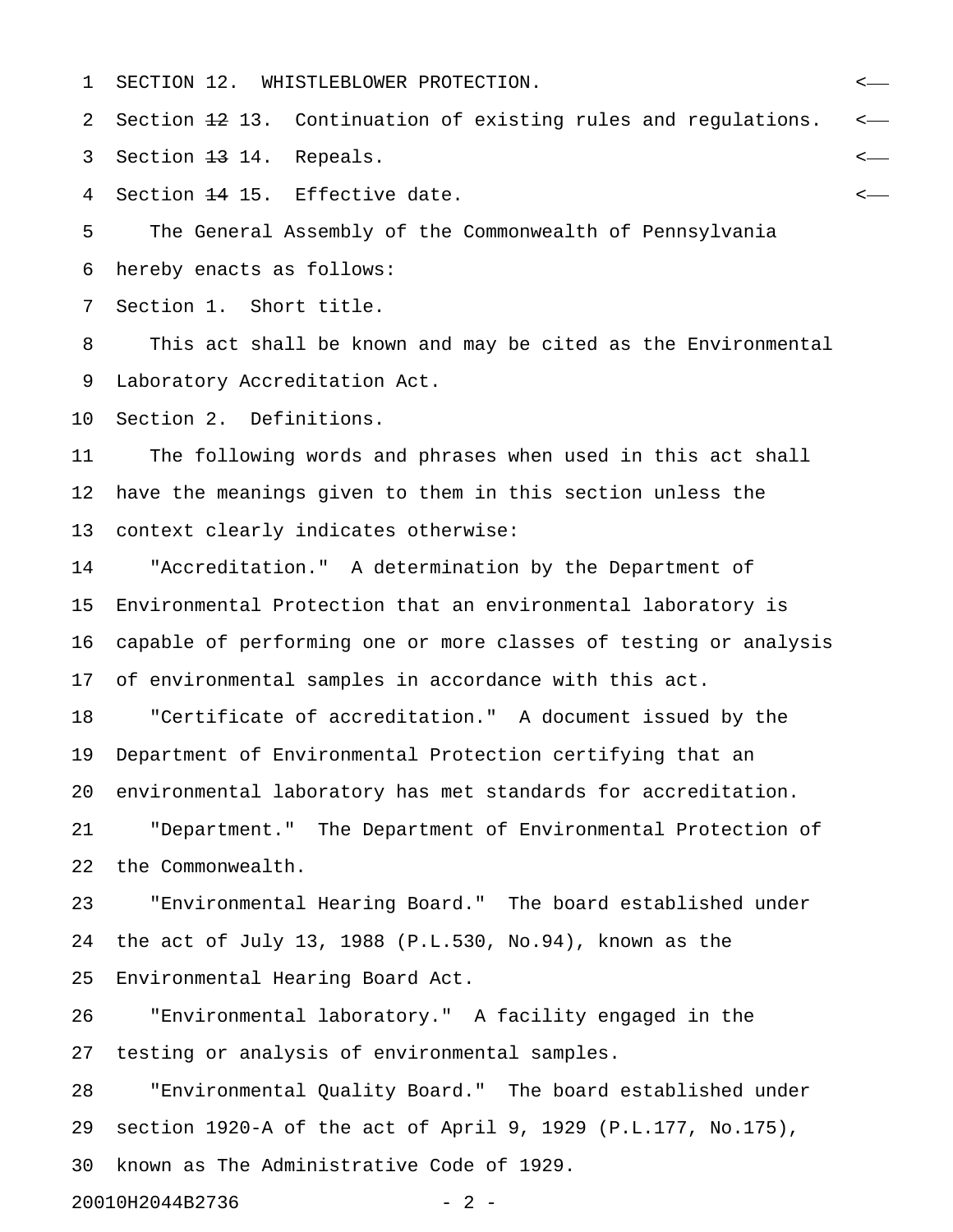1 "Environmental sample." A solid, liquid, gas or other 2 specimen taken for the purpose of testing or analysis as 3 required by an environmental statute.

4 "Environmental statute." A statute administered by the 5 Department of Environmental Protection relating to the 6 protection of the environment or of public health, safety and 7 welfare.

8 "Laboratory supervisor." A technical supervisor of an 9 environmental laboratory who supervises laboratory procedures 10 and reporting of analytical data.

11 "NELAC." The National Environmental Laboratory Accreditation 12 Conference.

13 "NELAP." The National Environmental Laboratory Accreditation 14 Program.

15 Section 3. Establishment of program.

16 (a) Establishment.--The department shall establish an 17 accreditation program for environmental laboratories.

18 (b) Accreditation.--An environmental laboratory must be 19 accredited under this act and be in compliance with all the 20 provisions of this act in order to generate data or perform 21 analyses to be used to comply with an environmental statute.

22 (c) Testing and analysis.--All testing and analysis 23 requirements of an environmental statute shall be performed by 24 an environmental laboratory accredited under this act. Testing 25 and analysis shall be performed in accordance with the 26 requirements of this act, the environmental statutes and any 27 conditions imposed by the department.

28 Section 4. Powers and duties.

29 The department shall have the following powers and duties: 30 (1) Establish, administer and enforce an environmental 20010H2044B2736 - 3 -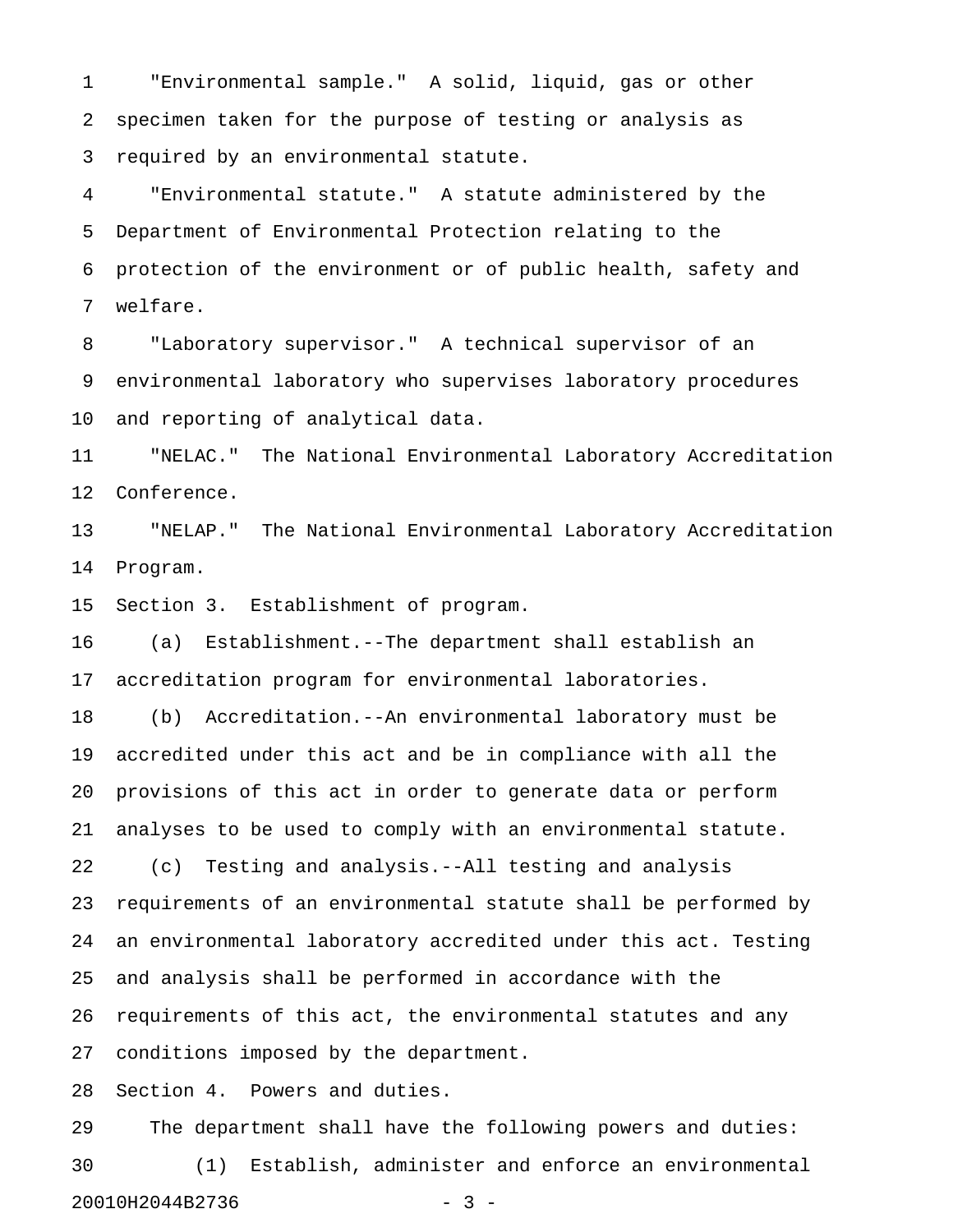1 laboratory accreditation program which shall include 2 accreditation standards necessary for a State certification 3 program. It shall also include a NELAP accreditation program 4 for those laboratories seeking this certification. It may 5 also include any other specific or broad-based Federal or 6 State accreditation program for certification.

7 (2) Issue, renew, deny, revoke, suspend or modify 8 certificates of accreditation to environmental laboratories 9 in accordance with regulations adopted by the Environmental 10 Quality Board.

11 (3) Impose terms or conditions on accreditation as 12 necessary to implement and enforce this act.

13 (4) Conduct inspections and tests or samplings, 14 including the examination and copying of records and data 15 pertinent to a matter under investigation. Duly authorized 16 agents and employees of the department may, at reasonable 17 times, enter and examine property, facilities, operations and 18 activities subject to regulation under this act.

19 (5) Issue orders and initiate proceedings as necessary 20 to implement and enforce this act.

21 (6) Require a fee for the processing of an application 22 for a certificate of accreditation, including the issuance, 23 renewal, modification or other action relating to the 24 certificate in an amount sufficient to pay the department's 25 cost of implementation of the accreditation program.

26 (7) Provide technical assistance and advice to persons 27 and environmental laboratories subject to this act.

28 (8) Contract with third parties to inspect and monitor 29 environmental laboratories.

30 (9) Cooperate with appropriate Federal, State, 20010H2044B2736 - 4 -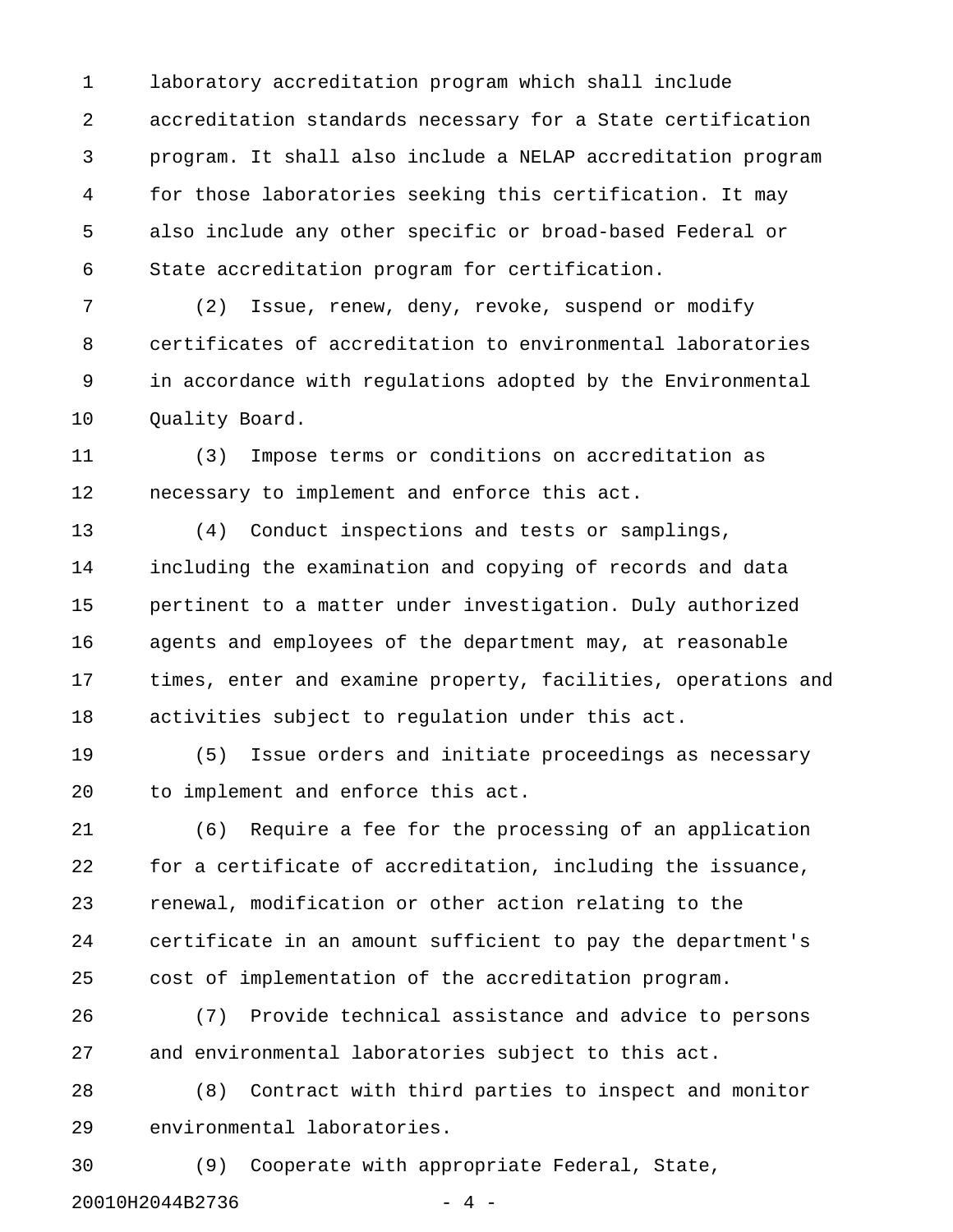1 interstate and local government units and private 2 organizations to implement this act.

3 (10) Allow the use of experimental procedures, on a 4 case-by-case basis, to satisfy the testing or analysis 5 requirements established under an environmental statute.

6 (11) Seek approval as an accrediting authority from 7 NELAP.

8 Section 5. Powers and duties of Environmental Quality Board. 9 (a) General rule.--The Environmental Quality Board shall 10 adopt regulations as necessary to implement this act, to include 11 the establishment of:

12 (1) Testing or analysis to be conducted by an 13 environmental laboratory.

14 (2) Allowable fees for environmental laboratories.

15 (3) Requirements for education, training and experience 16 of laboratory supervisors.

17 (4) Criteria and procedures to be used by the department 18 to accredit environmental laboratories, which may include 19 proficiency test samples and onsite audits.

20 (b) Accreditation.--An environmental laboratory shall be 21 accredited pursuant to this act and in compliance with the 22 provisions of this act in order to generate the data and perform 23 analysis to be used to comply with an environmental statute.

24 (c) General certificate program.--The Environmental Quality 25 Board may adopt regulations that establish a general certificate 26 of accreditation program or certificates of accreditation-by-27 rule.

28 (d) Unique needs.--To the extent possible, the Environmental 29 Quality Board shall establish requirements and procedures that 30 address the unique needs of small businesses, municipalities and 20010H2044B2736 - 5 -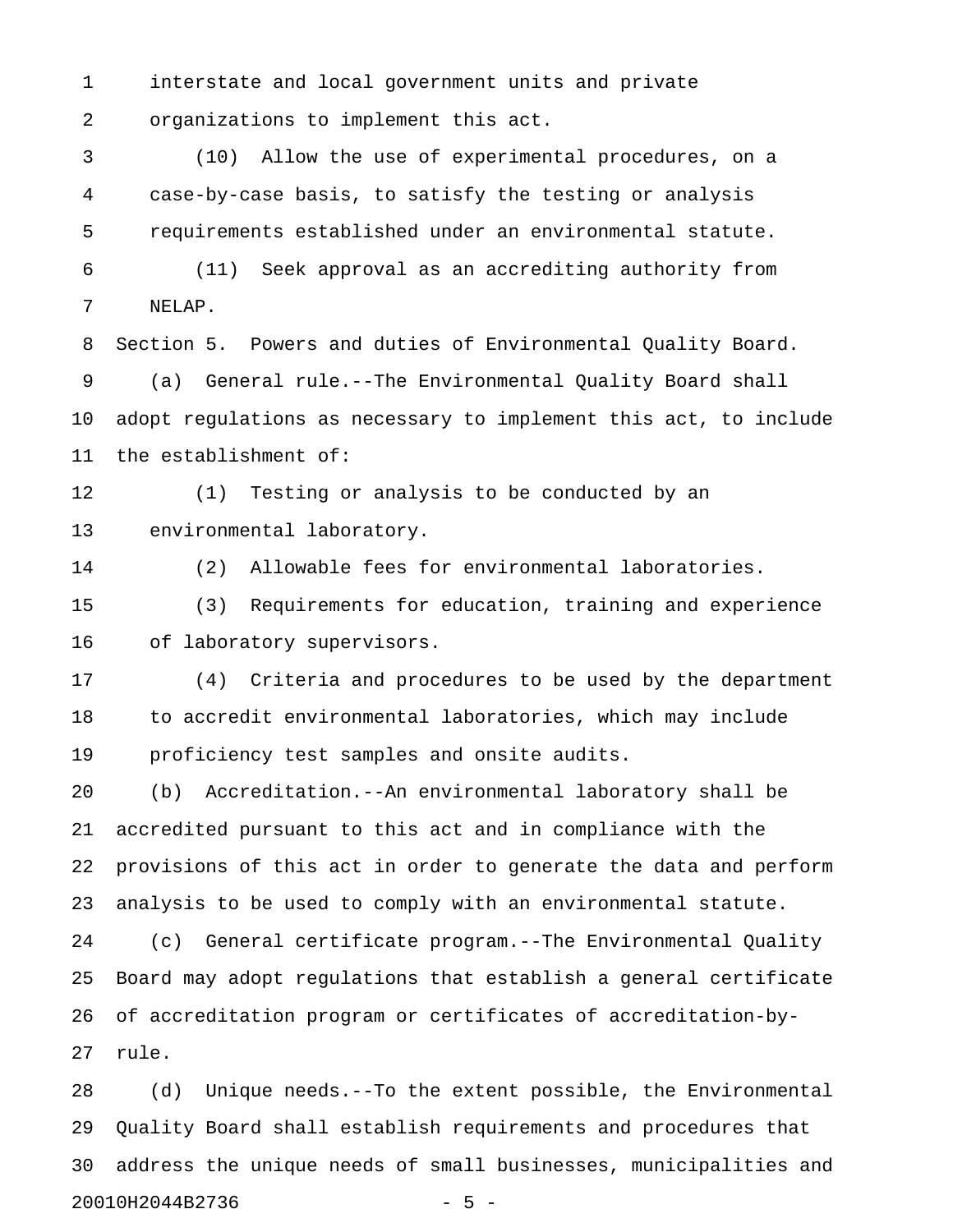1 municipal authorities.

2 Section 6. Requirements of certificate of accreditation.

3 (a) Forms.--Applications, certificates and other documents 4 shall be in a form prescribed by the department.

5 (b) General requirements.--An environmental laboratory shall 6 have the staff, management structure, equipment, quality 7 assurance and quality control procedures and recordkeeping 8 procedures necessary to ensure that the environmental laboratory 9 generates valid and accurate test results in accordance with all 10 conditions of accreditation and this act.

11 (c) Laboratory supervisor.--Testing, analysis and reporting 12 of data by an accredited laboratory shall be under the direct 13 supervision of a laboratory supervisor. The laboratory 14 supervisor shall certify that each test or analysis is accurate 15 and valid and that the test or analysis was performed in 16 accordance with all conditions of accreditation. The department 17 may disqualify a laboratory supervisor who is responsible for 18 the submission of inaccurate test or analysis results.

19 (d) Access to records and data.--An accredited laboratory 20 shall provide the department with access to inspect records and 21 data maintained under this act and to conduct tests and sampling 22 related to inspections.

23 Section 7. Interim requirements.

24 (a) Registration.--All environmental laboratories shall 25 register with the department within six months of the effective 26 date of this act, on a registration form prepared by the 27 department. An environmental laboratory which begins operations 28 in this Commonwealth after this date shall register with the 29 department before beginning operations.

30 (b) Time for application.--An environmental laboratory shall 20010H2044B2736 - 6 -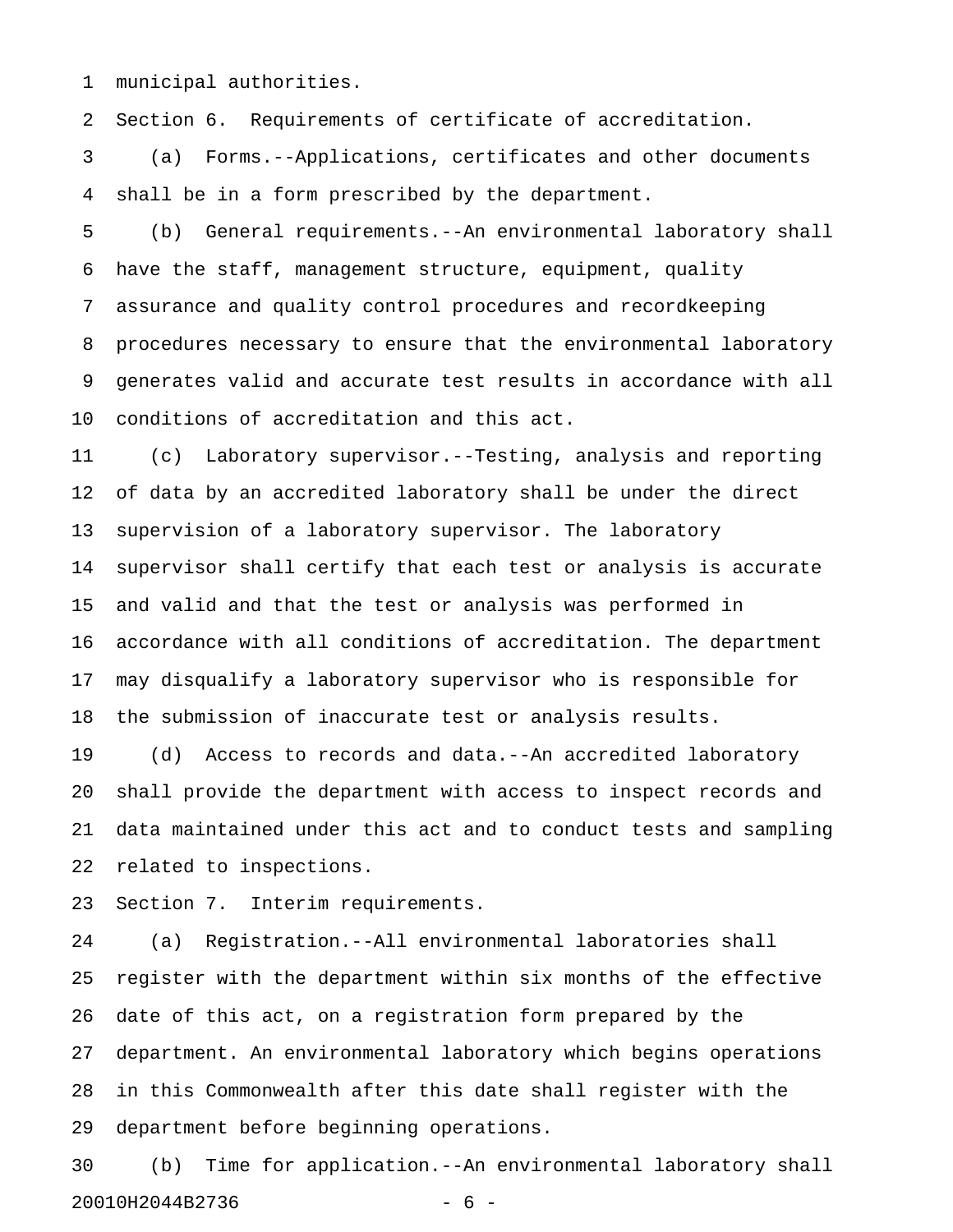1 apply for accreditation within six months after the 2 Environmental Quality Board establishes an accreditation 3 requirement by regulation for a type of laboratory. The 4 submission of an application shall provide interim authorization 5 to continue operations until the department takes final action 6 on the application.

7 (c) NELAP accreditation.--An environmental laboratory may 8 apply to the department for NELAP accreditation after the 9 department is approved as an accrediting authority by NELAP. The 10 department may grant NELAP accreditation to a laboratory that 11 meets the requirements of this act and the most current version 12 of the NELAC standards that are hereby incorporated by 13 reference.

14 (d) Temporary fees.--Until regulations are promulgated under 15 this act, the following fees shall be charged:

16 (1) Five thousand dollars for the processing of an 17 application for NELAP accreditation.

18 (2) Fifty dollars for the processing of an application 19 for registration.

20 Section 8. Advisory committee.

21 The department shall appoint a Laboratory Accreditation 22 Advisory Committee to provide technical assistance under this 23 act. The committee shall consist of 11 members, including the 24 following:

25 (1) One representative of a municipal authority. 26 (2) One representative from a commercial environmental 27 laboratory.

28 (3) One representative from an industrial environmental 29 laboratory.

30 (4) One representative from an academic laboratory. 20010H2044B2736 - 7 -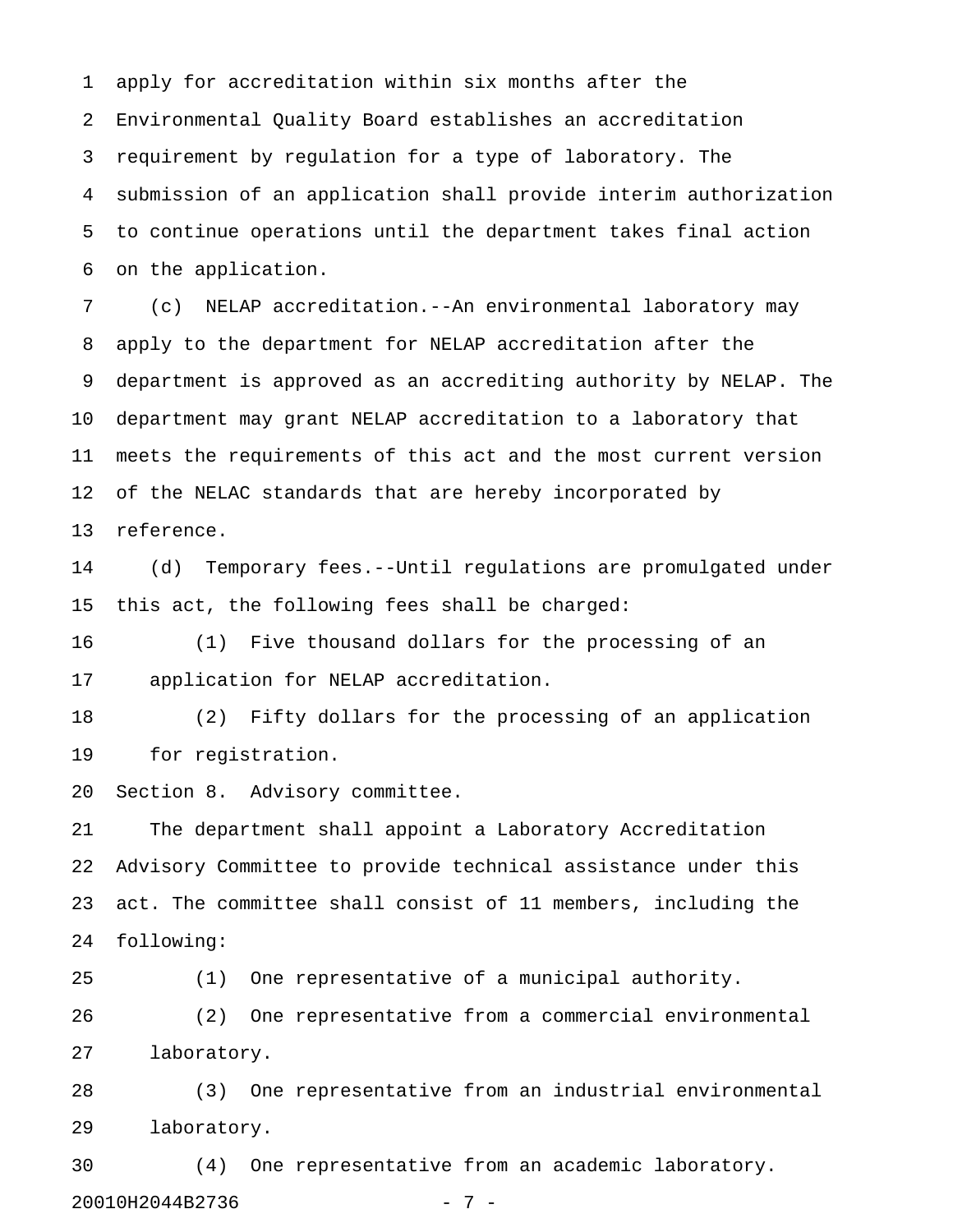1 (5) One representative from a small environmental 2 laboratory.

3 (6) One environmental engineer.

4 (7) One member of an association of community water 5 supply systems.

6 (8) One member of an association of wastewater systems. 7 (9) One member with technical expertise in the testing 8 and analysis of environmental samples.

9 (10) Two members of the general public.

10 Section 9. Unlawful conduct.

11 (a) General rule--It shall be unlawful for a person to 12 violate or to cause or assist in the violation of this act, to 13 fail to comply with an order or condition of accreditation 14 within the time specified by the department or to hinder, 15 obstruct, prevent or interfere with the department in the 16 performance of its duties under this act.

17 (b) Refusal of accreditation.--The department may refuse to 18 issue a certificate of accreditation to an environmental 19 laboratory which has demonstrated a lack of intention or ability 20 to comply with this act or engaged in unlawful conduct or which 21 has an employee, officer, contractor, agent or other person set 22 forth in regulation who has engaged in unlawful activity under 23 this act unless the applicant demonstrates to the satisfaction 24 of the department that the unlawful conduct is being or has been 25 corrected.

26 (c) Denial of access.--It shall be unlawful for an 27 accredited laboratory or other person subject to regulation 28 under this act to deny the department access to make inspections 29 and conduct tests or sampling, including the examination and 30 copying of books, papers, records and data pertinent to any 20010H2044B2736 - 8 -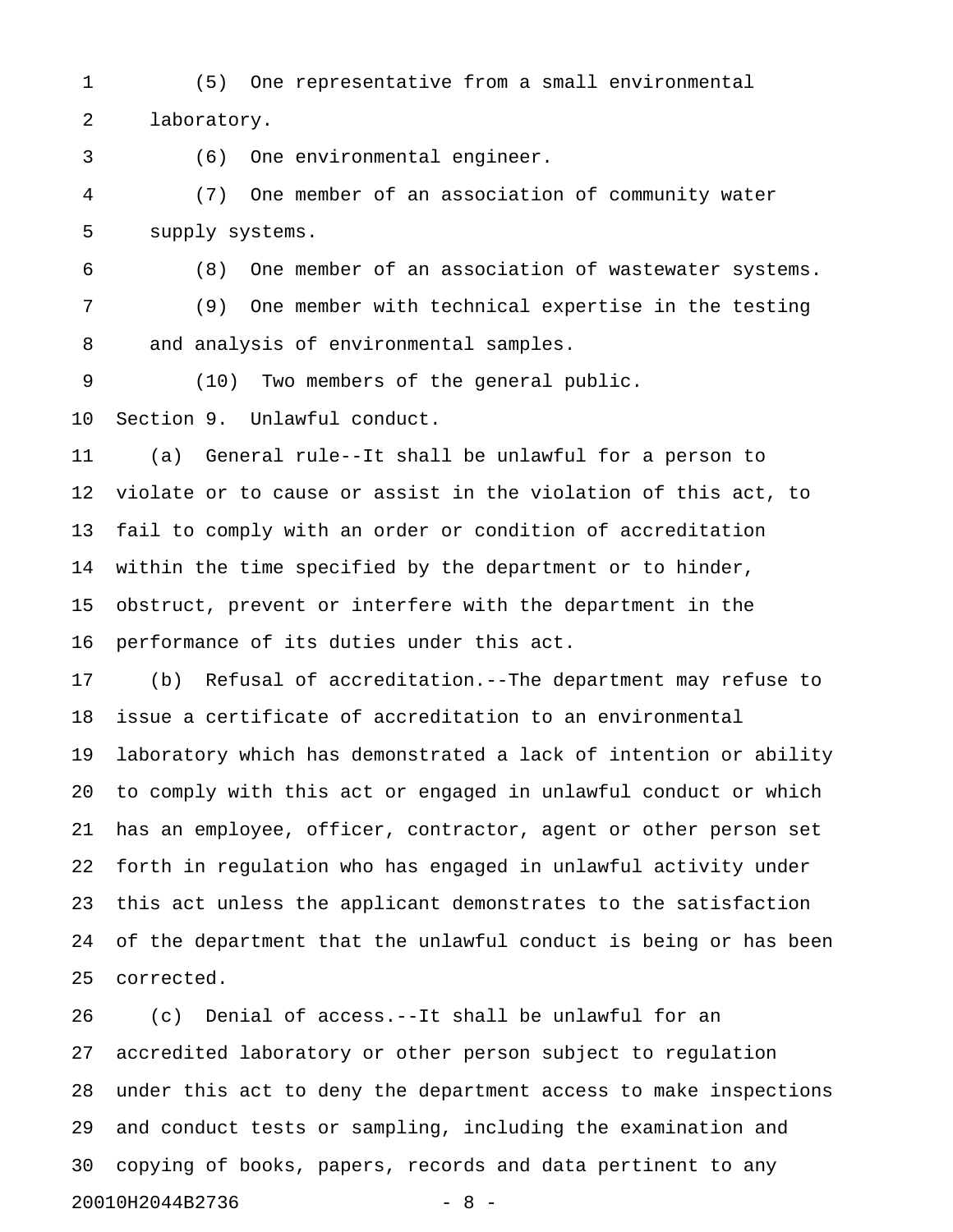1 matter under investigation pursuant to this act. Failure to 2 provide the department with access shall result in the immediate 3 suspension of any accreditation of the laboratory. Upon notice 4 from the department, the laboratory shall immediately cease 5 testing or analysis of environmental samples. The department may 6 revoke an accreditation for failure to provide the department 7 with access to make inspections and conduct tests or sampling, 8 including the examination and copying of books, papers, records 9 and data pertinent to any matter under investigation pursuant to 10 this act.

11 (d) Notice.--The environmental laboratory shall notify each 12 of its customers in writing within 72 hours of receipt of the 13 department's notice if the department suspends or revokes in 14 whole or in part a certificate of accreditation. The notice 15 shall be on a form and in a manner approved by the department. 16 Section 10. Penalties.

17 (a) Criminal penalties.--

18 (1) A person who knowingly, willfully or recklessly 19 misrepresents that a test or an environmental sample is 20 accurate or was performed in accordance with procedures 21 authorized pursuant to this act commits a misdemeanor of the 22 third degree and, upon conviction, shall be subject to a fine 23 of not less than \$1,250 nor more than \$12,500 or to 24 imprisonment for a period of not more than one year, or both, 25 for each separate offense.

26 (2) A person who knowingly, willfully or recklessly 27 performs or reports an inaccurate test or analysis of an 28 environmental sample commits a misdemeanor of the third 29 degree and, upon conviction, shall be subject to a fine of 30 not less than \$1,250 nor more than \$12,500, or to 20010H2044B2736 - 9 -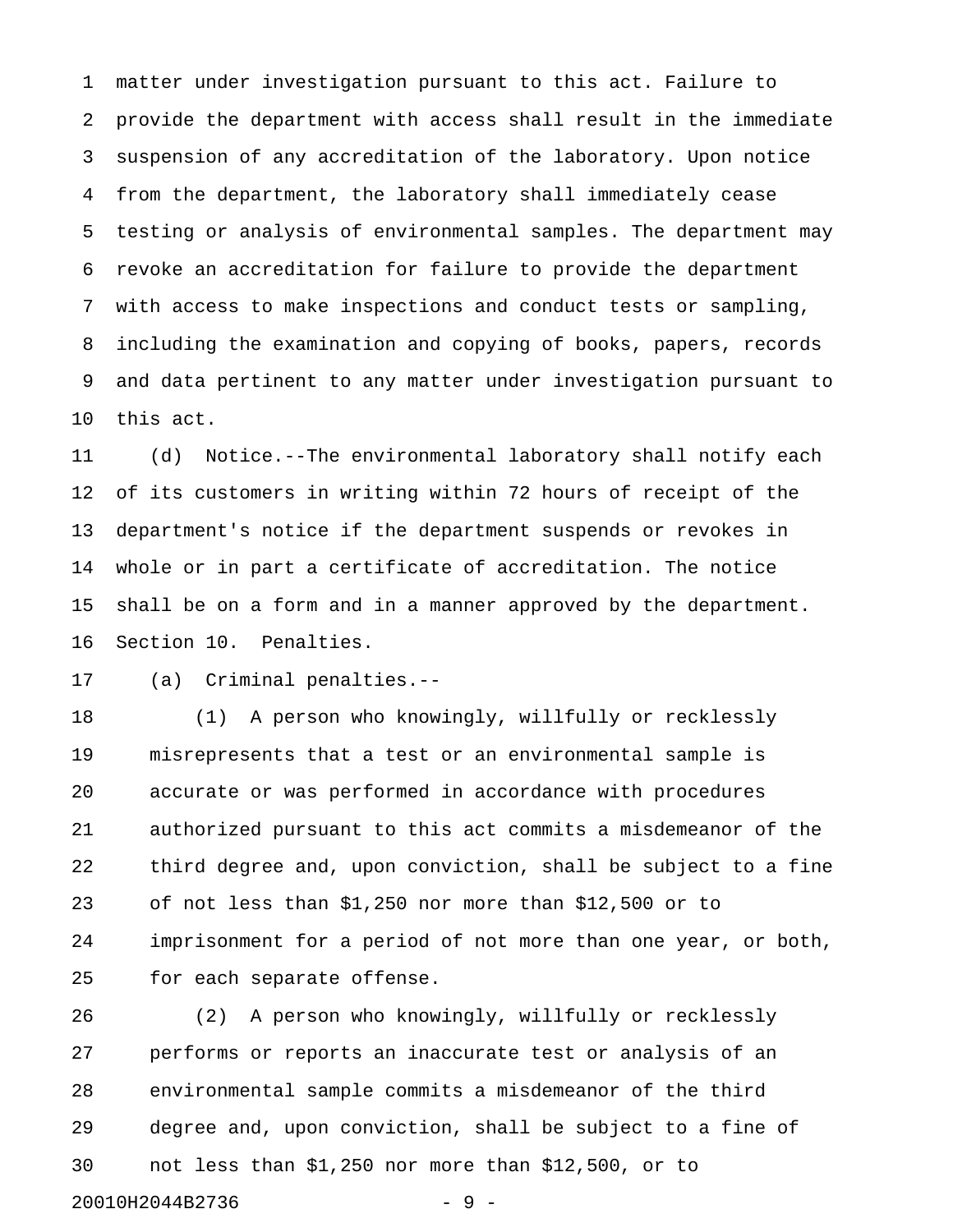1 imprisonment for a period of not more than one year, or both, 2 for each separate offense.

3 (3) A person who knowingly, willfully or recklessly 4 misrepresents that an environmental laboratory holds a 5 certificate of accreditation under this act commits a 6 misdemeanor of the third degree and, upon conviction, shall 7 be subject to a fine of not less than \$1,250 nor more than 8 \$12,500, or to imprisonment for a period of not more than one 9 year, or both, for each separate offense.

10 (b) Administrative penalties.--

11 (1) In addition to any other remedy available at law or 12 equity, the department may assess an administrative penalty 13 for a violation of this act. The penalty may be assessed 14 whether or not the violation was willful or negligent. When 15 determining the amount of the penalty, the department shall 16 consider the willfulness of the violation, the damage or 17 injury, or threat of damage or injury, to public health or 18 the environment, the costs to the department for 19 investigation and enforcement, the economic benefit of the 20 violation to the person and other related factors. The 21 department shall inform the person of the amount of the 22 penalty. The administrative penalty shall not exceed \$5,000 23 per day per violation.

24 (2) Every day a violation continues shall be a separate 25 violation.

26 (3) The amount of the penalty assessed after a hearing 27 before the Environmental Hearing Board, or after waiver of 28 the right to appeal the assessment, shall be payable to the 29 Commonwealth and collectable in any manner provided at law 30 for collection of debts. If any person liable to pay any such 20010H2044B2736 - 10 -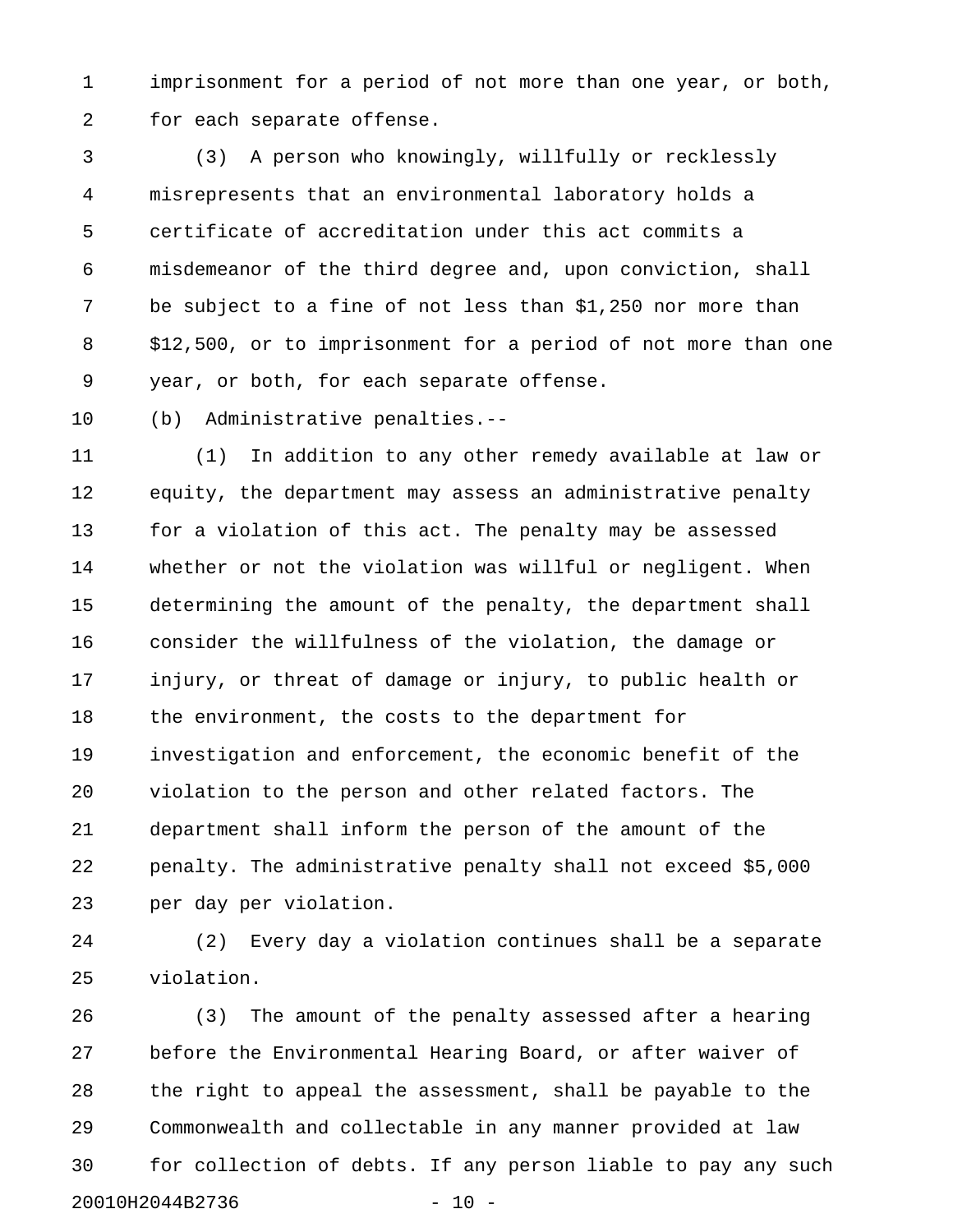1 penalty neglects or refuses to pay the penalty after demand, 2 the amount of the penalty, together with interest and cost 3 that may accrue, shall constitute a judgment in favor of the 4 department upon the property of such person from the date it 5 has been entered and docketed of record by the prothonotary 6 of the county in which the property is situated. The 7 department may, at any time, transmit to the prothonotaries 8 of any county in which the person holds property, certified 9 copies of all such judgments, and it shall be the duty of 10 each prothonotary to enter and docket the judgment of record 11 in his or her office and to index the judgment as judgments 12 are indexed, without requiring the payment of costs by the 13 department.

14 (c) Concurrent penalties.--Penalties and other remedies 15 under this act shall be concurrent and shall not prevent the 16 department from exercising any other available remedy at law or 17 equity.

18 (d) Rebuttable presumption.--Failure of an environmental 19 laboratory or laboratory supervisor to maintain adequate records 20 or proficiency test samples as required creates a rebuttable 21 presumption that the test or analysis was not conducted as 22 required.

23 (e) Falsifying results.--It shall be unlawful to falsify the 24 results of testing or analysis of environmental samples or to 25 violate the provisions of 18 Pa.C.S. § 4903 (relating to false 26 swearing) or 4904 (relating to unsworn falsification to 27 authorities) in the context of the submission of the results of 28 testing and analysis of environmental samples under an 29 environmental statute.

30 Section 11. Records.

20010H2044B2736 - 11 -